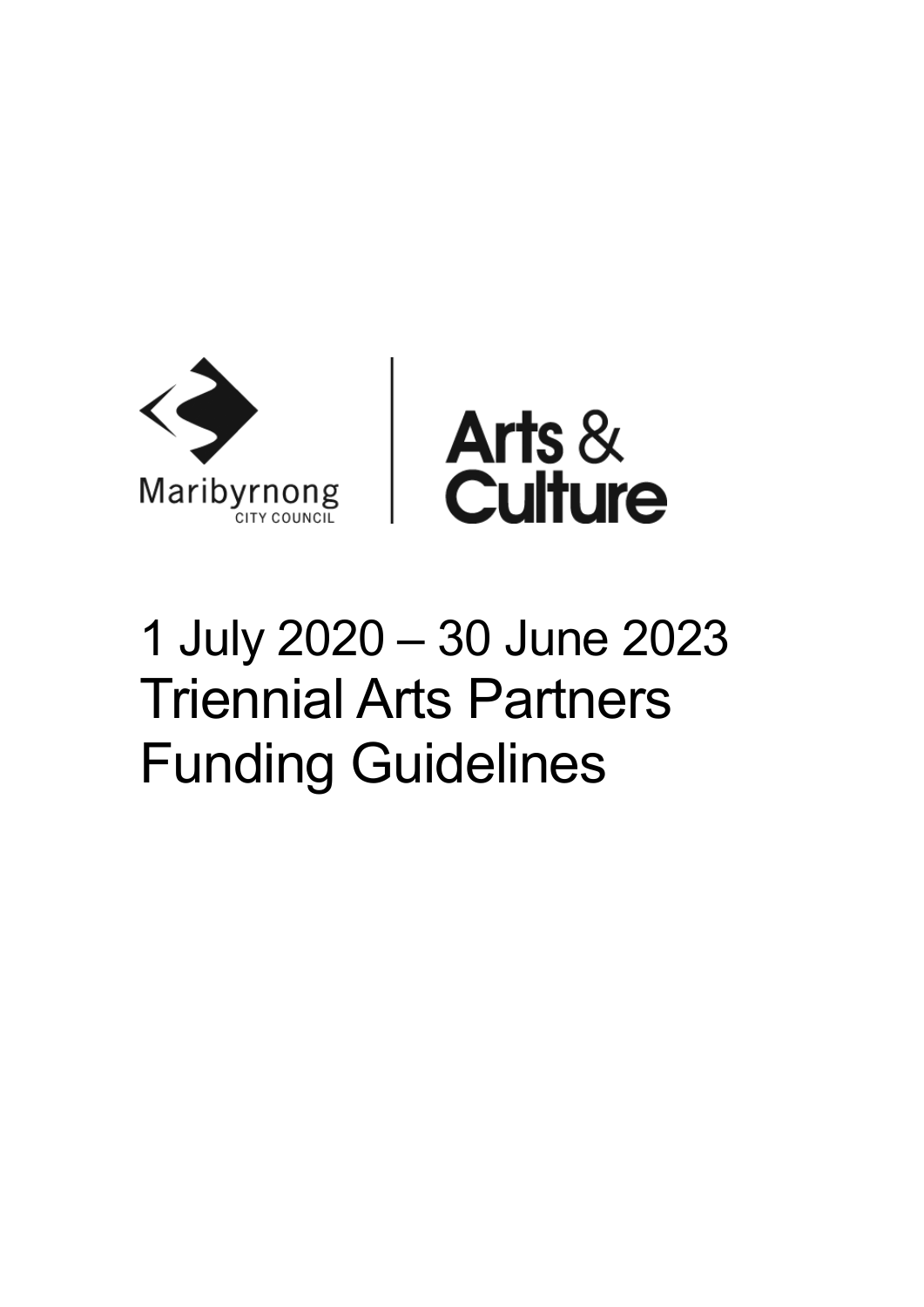# <span id="page-1-0"></span>**Contents**

<span id="page-1-1"></span>

| Maribyrnong City Council Capacity Building Workshops 3 |  |
|--------------------------------------------------------|--|
|                                                        |  |
|                                                        |  |
|                                                        |  |
|                                                        |  |
|                                                        |  |
|                                                        |  |
|                                                        |  |
|                                                        |  |
|                                                        |  |
|                                                        |  |
|                                                        |  |
|                                                        |  |
|                                                        |  |
|                                                        |  |
|                                                        |  |
|                                                        |  |
|                                                        |  |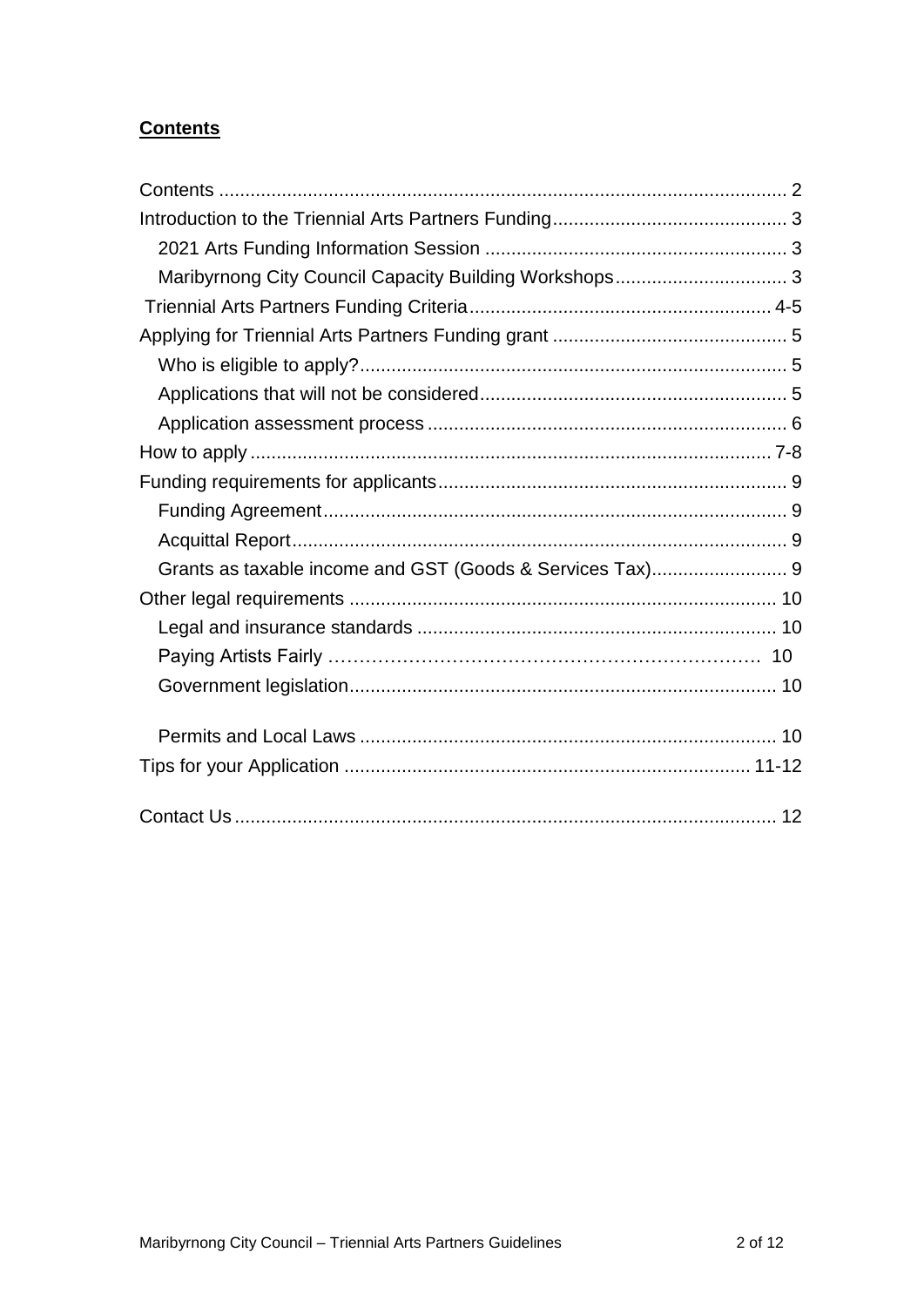# **Introduction to Maribyrnong's Triennial Arts Partners Funding**

At the City of Maribyrnong, our vision is to help our communities flourish. We want to create a lively, enriched society that takes advantage of our greatest asset – our authentically diverse culture and dynamic arts sector.

In 2018 Maribyrnong Council endorsed its *Arts and Culture Strategy 2018-2023* which:

- Support our rich arts ecology of artists, arts organisation and the positive activities already occurring;
- Ensure that the stories and perspectives of First Nation artists are being told;
- Encourage participation of the diverse cultures of Maribyrnong in the arts;
- Develop facilities that ensure ready access to the arts by the whole community in this rapidly expanding municipality;
- Ensure that our creative industries thrive; and
- Ensure that Council takes a holistic and cross-Council approach in creating a vibrant arts and creative-industries sector.

[www.maribyrnong.vic.gov.au/arts-and-culture/About/Arts-and-Culture-Strategy-](http://www.maribyrnong.vic.gov.au/arts-and-culture/About/Arts-and-Culture-Strategy-2018-2023)[2018-2023](http://www.maribyrnong.vic.gov.au/arts-and-culture/About/Arts-and-Culture-Strategy-2018-2023)

In 2019 Maribyrnong Council also endorsed its *Public Art Strategy 2019-2029* to shape our city and significantly invest in a wide range of public art from major to ephemeral to integrated with urban design.

[www.maribyrnong.vic.gov.au/arts-and-culture/About/Public-Art-Strategy-2019-2029](http://www.maribyrnong.vic.gov.au/arts-and-culture/About/Public-Art-Strategy-2019-2029)

In order to future proof the cultural vibrancy of the inner West, Council cannot deliver the outcomes of these Strategies alone. We therefore seek to partner with key arts organisations based in Maribyrnong that make significant contributions to the arts, culture and/or heritage of our community and have the capacity to deliver a Three Year program that enhances the cultural, community and economic development of Maribyrnong.

Triennial Arts Partner Funding is designed to:

- Provide multi-year organisational funding to significant arts, cultural or heritage organisations in the City of Maribyrnong.
- Assist with their capacity to deliver programmes that support local artists, build new audiences and increase participation in the arts by the community.
- Increase partnership opportunities for key arts organisations through leverage and strengthening financial viability for not-for-profit organisations
- Enable forward planning for arts organisations with multi-year funding, reducing administrative processes and building organisational capacity
- Increase creative outcomes in Maribyrnong and extends our marketing reach
- Ensure that the outcomes of the *Arts and Culture Strategy 2018-2023* are realised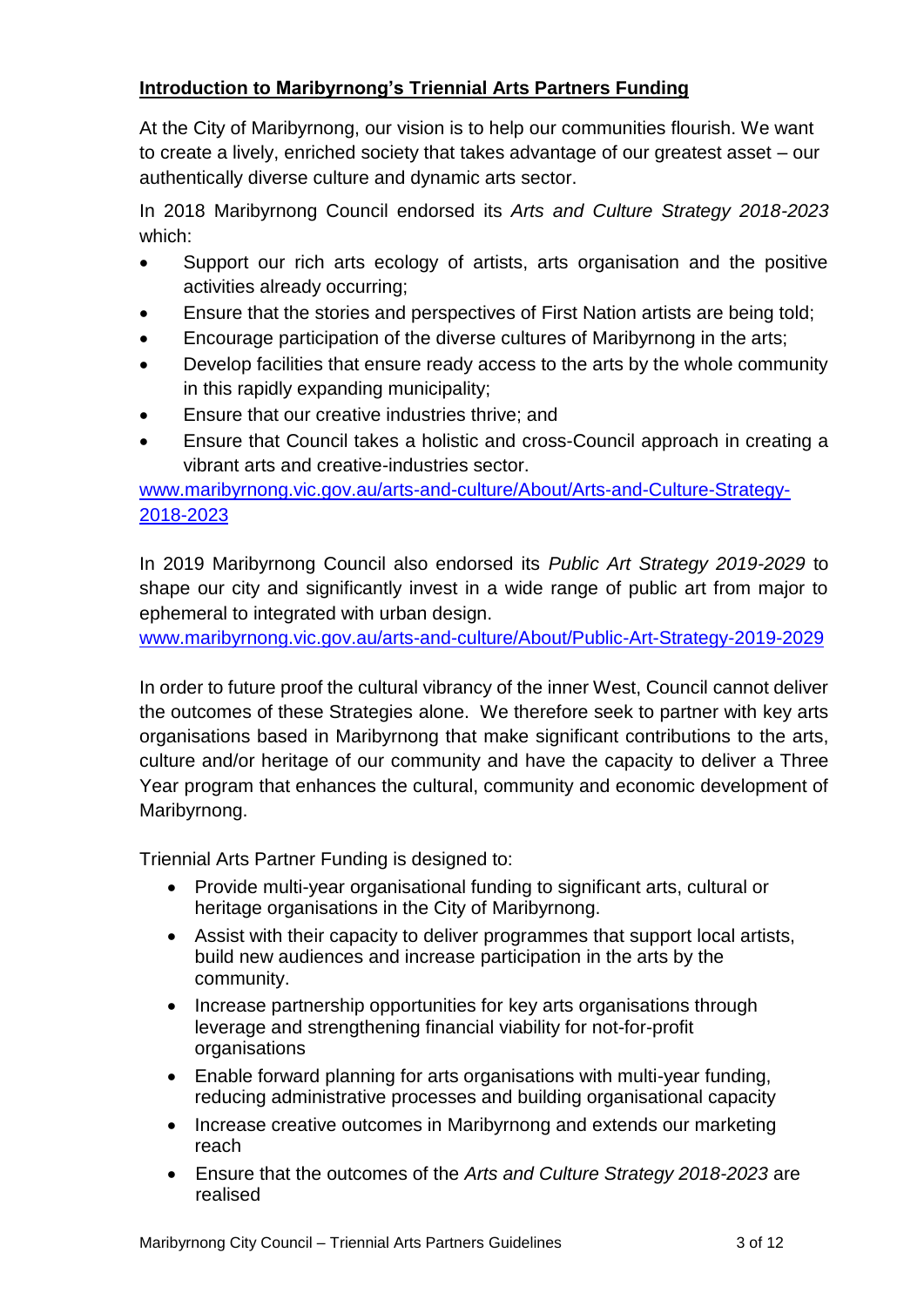Key arts organisations based in Maribyrnong that have a strong track record of producing high quality work and who engage the community in a significant way may apply for amounts as follows:

# **Professionally staffed arts organisations:**

 Apply for up to **\$40,000 per year** for three years from 1 July 2020 – 30 June 2023. (Applications for greater than \$40,000 is by written invitation from Council only).

## **Volunteer-run arts, cultural or heritage organisations:**

 Apply for up to **\$15,000 per year** for three years from 1 July 2020 – 30 June 2023. (Applications for greater than \$15,000 is by written invitation from Council only).

# <span id="page-3-0"></span>**Key Dates**

| <b>Project Proposals OPEN</b>  | 1 July 2020                |  |
|--------------------------------|----------------------------|--|
| <b>Project Proposals CLOSE</b> | Midday 12pm 10 August 2020 |  |
| <b>Final decisions advised</b> | Week of 5 October 2020     |  |
| Three Year Programme to be     |                            |  |
| delivered within the City of   | 1 July 2020 - 30 June 2023 |  |
| <b>Maribyrnong</b>             |                            |  |

# **Maribyrnong City Council - Arts Partners Information Session**

3pm – 4:30pm on Wednesday 15 July 2020 (Delivered online)

## <span id="page-3-1"></span>**Maribyrnong City Council – Local Sector Capacity Building Workshops**

**Workshop 1: Pitches and Partners** (building sustainability) 3pm – 5pm on Monday 20 July 2020 (Delivered online)

## **Workshop 2: Developing a Strategic Plan**

3pm – 5pm on Wednesday 22 July 2020 (Delivered online)

## **ELIGIBILITY:**

Organisations must fulfil all of the following criteria:

- Not-for-profit arts, cultural or heritage organisations based in the City of Maribyrnong;
- Have a formal governance structure, annual audited financials;
- A legal constituted entity for at least two years;
- Have a strong track record of producing quality work and engaging the community in a significant way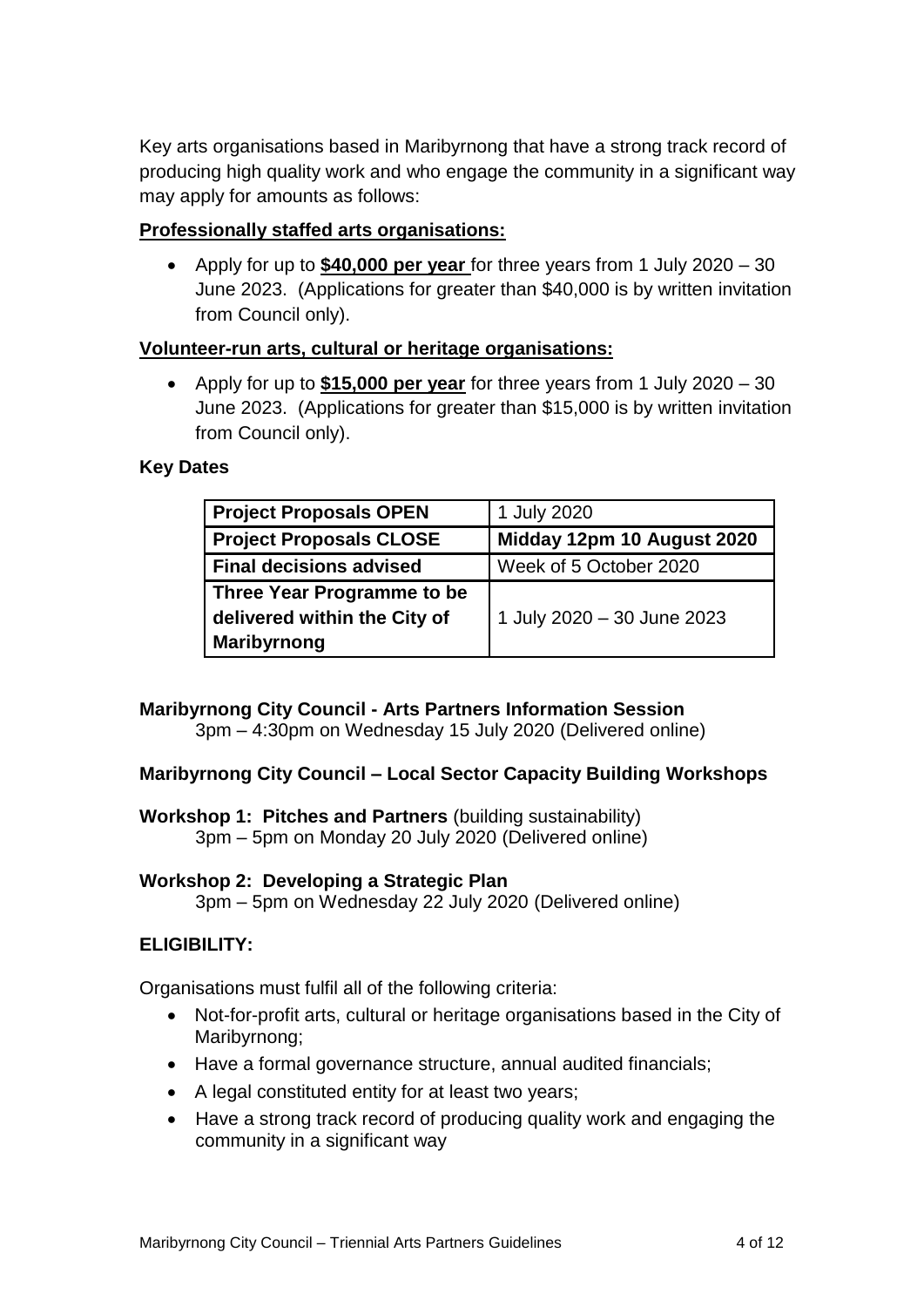Have public liability insurance to the value of no less than \$20million, working with children checks (if the project involves young people) and all other legal requirements (such as licencing, workcover, superannuation).

# **Exclusions**

The following are excluded from applying:

- Non-arts-related businesses or for-profit organisations
- Academic institutions and schools:
- Projects which require retrospective funding, such as projects which have commenced or are completed
- Building, capital works\* or facility maintenance
- Competitions, prizes, award exhibitions or fundraising events
- Recipients who have not fully met previous funding or acquittal obligations.

*\* Capital works are defined as projects undertaken to create a new permanent asset or space, or to permanently change the use, function or layout of an existing asset or space.*

# <span id="page-4-0"></span>**Triennial Arts Partner Criteria**

The Selection Panel will prioritise organisations that rate highly across the following criteria:

## **CAPACITY**

- Excellence in artistic and/or cultural development practice;
- Proficient in administration, project and/or production management;
- A commitment to rigorous processes and evaluation;
- Organisational structure, staffing and resources required to successfully undertake the proposed three year programme of activities; and
- A complete, balanced, and realistic three year operating budget.

## **RELEVANCE AND ARTISTIC IMPACT**

- The organisation is located in Maribyrnong and the proposed three year programme of activities is undertaken primarily in Maribyrnong
- A significant number of the creative teams or project participants in the proposed three year programme of activities must live, work, study or have deep connections to Maribyrnong;
- The three year programme engages widely with members of the community to offer engaging, high calibre artistic, cultural or heritage outcomes;
- The three year programme of activities contributes to and reflects local culture, identity and diversity;
- The three year programme increases the City's profile as a vibrant and diverse destination;
- The three year programme demonstrates a commitment to the Actions of either *Arts and Culture Strategy 2018-2023* or *Public Art Strategy 2019- 2029;*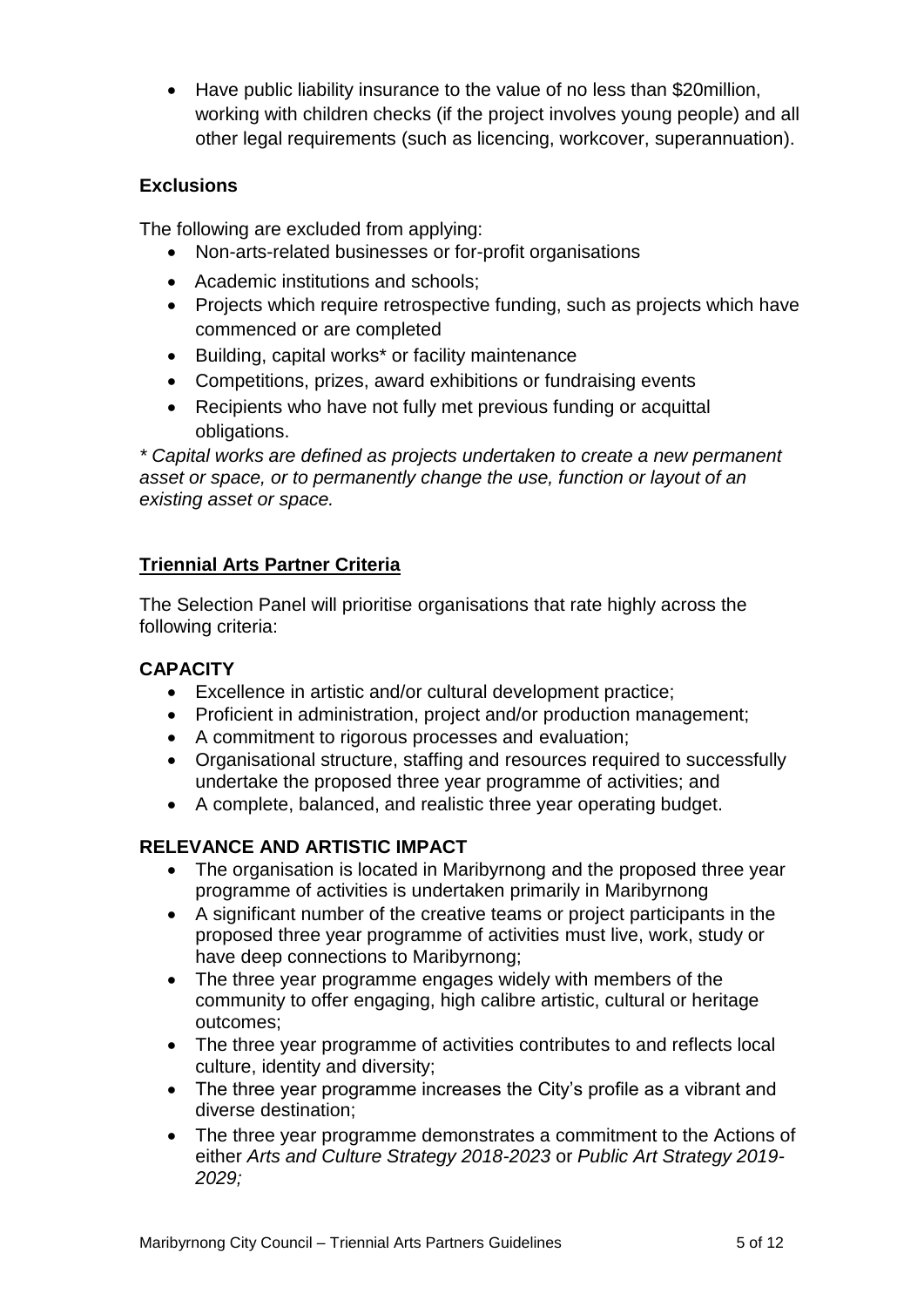## **CAPACITY BUILDING**

Three year funding will also make a significant difference to one or more of the following:

- Economic, tourism, creative and cultural impact and growth;
- Local skills and knowledge development:
- Community social cohesion and well-being;
- Organisational and/or program development, promotion and sustainability;
- Initiatives that address sustainable practices:
- Best practice in Occupational Health and Safety and Risk Management.

#### <span id="page-5-0"></span>**Application Assessment Process**

Applications are assessed by a panel of arts sector specialists and staff from Arts and Culture Maribyrnong who will support and promote the initiative. The success of applications is determined by the application's merits against the funding criteria and program objectives, and in competition with other applications.

Should any panel member be part of, or associated with, an application, they will exclude themselves from discussion of that proposal.

All funding recommendations are referred to a meeting of Council for approval.

<span id="page-5-1"></span>Please note: Triennial Arts Partner Funding will be highly competitive and Maribyrnong City Council cannot fund all the applications it receives. Funding provided for three years does not ensure that funding will be available in future years.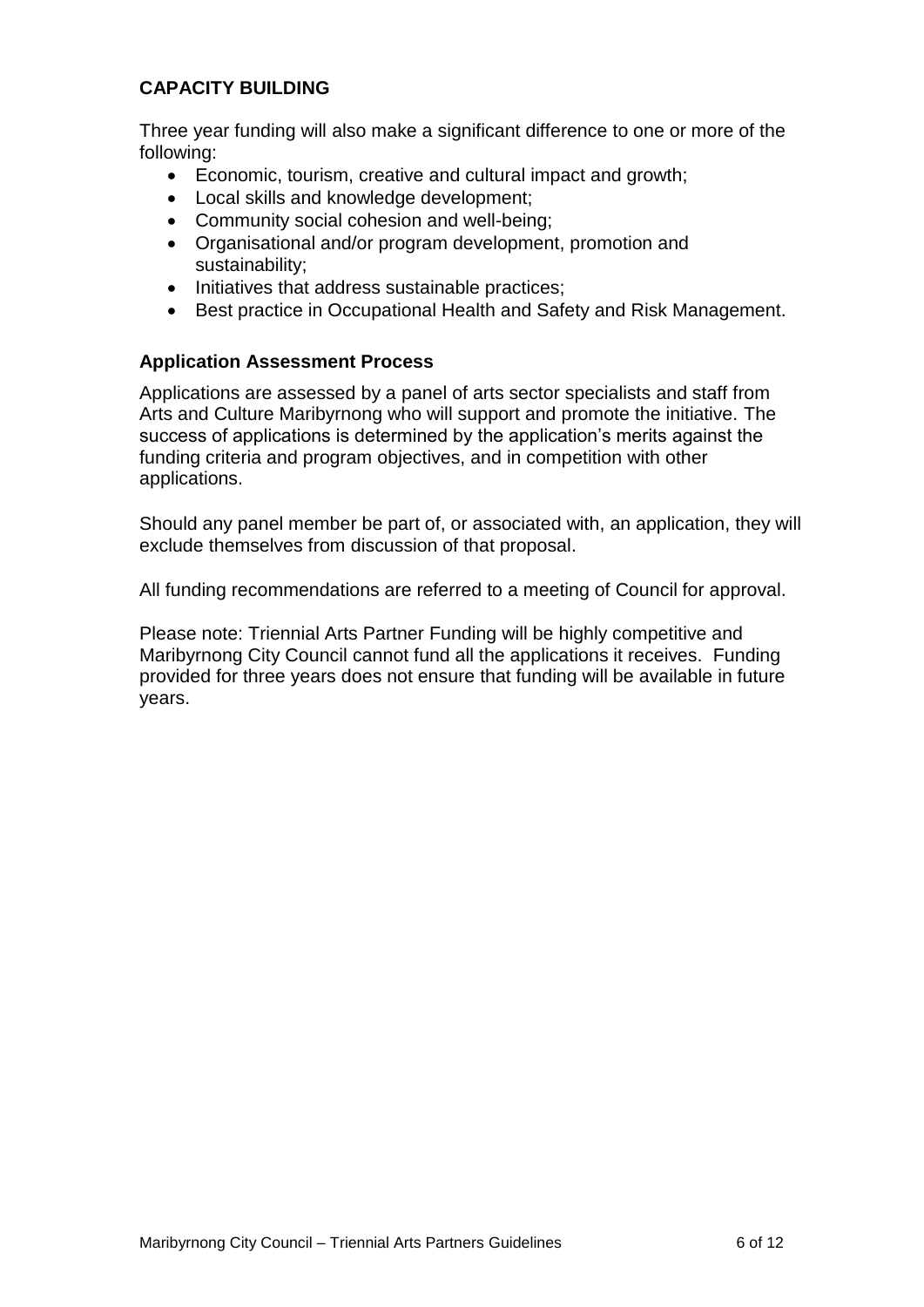## **HOW TO APPLY:**

## **Professionally staffed arts organisations will be required to address the following:**

- Organisation information (contact details, ABN)
- Description of your organisation covering:
	- o Brief statement of the role and work of the organisation including any significant achievements over the last few years
	- o Artform, activity locations and demographic focus
	- o Brief details of Board and key staff (including EFT)
- About Your Programme
	- o Outline a three year Strategic or Business Plan of high quality arts activity in Maribyrnong (with one year of your Artistic Plan detailed in full)

(Note: due to the extraordinary circumstances of Covid-19, we understand that the 1st year of your plan may be focused on recovery/re-emergence with altered programming)

- o Demonstrate how your organisation fosters development of the City's creative people and culture
- o Articulate in your Artistic Plan your strategies for professional practice, community participation and engagement
- o Indicate any partnerships in place or levels of financial leverage that will be targeted for specific projects
- o Ensure your Strategic plan has a marketing plan or outline your strategies for audience development and promotion
- o Demonstrate how your three year programme responds to Actions in Maribyrnong City Council's *Arts and Culture Strategy 2018-2023*
- Request for funding from Maribyrnong City Council
	- o Amount requested and purpose
	- $\circ$  Impact what would this funding mean for your organisation?
	- o Future funding commitments or partnerships secured for this threeyear period
	- o Budget 2021, 2022, 2023 (a budget template is provided)
- Support Material relevant to building a case for partnership
	- o Confirmation of commitment from supporting venue (s) if relevant
	- o Most recent annual report and audited financials
	- o Letters of support from organisations or partners
	- o Proof of public liability cover to the value of \$20million
	- o Creative Team biographies (1-2 paragraphs maximum each) in the detailed year of the Artistic Plan
	- o Up to 6 examples of previous work including: Photographs, reviews, media, links to vimeo, etc for music, film or performance examples (maximum 5-6mins duration)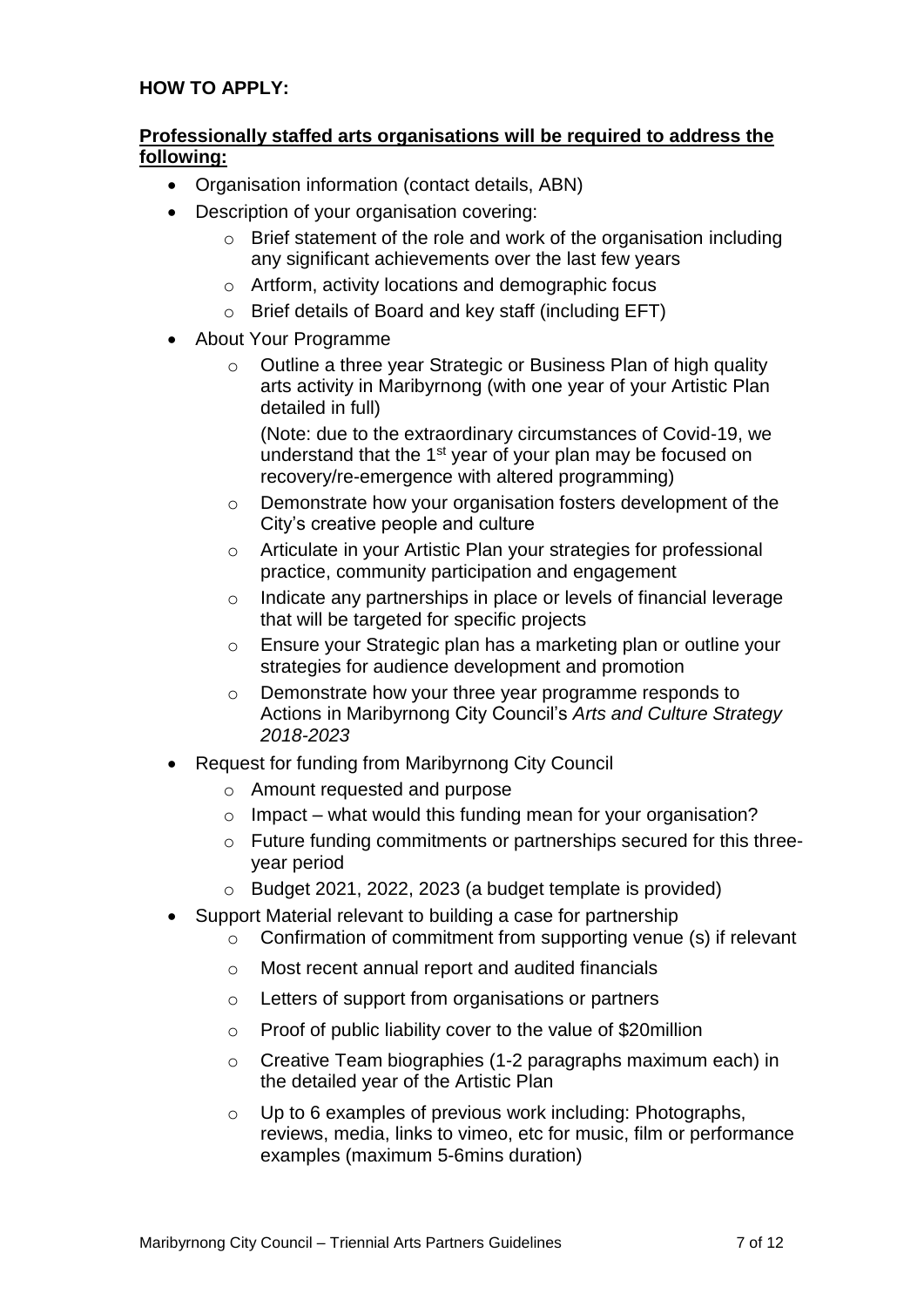# **HOW TO APPLY:**

## **Volunteer arts, cultural or heritage organisations will be required to address the following:**

- Organisation information (contact details, ABN)
- Description of your organisation covering:
	- o Brief statement of the role and work of the organisation including any significant achievements over the last few years
	- o Artform, activity locations and demographic focus
	- o Biographies (1-2 paragraphs maximum each) of your Management Committee
- About Your Programme
	- o Outline a three year programme of community engaged arts activity in Maribyrnong

(Note: due to the extraordinary circumstances of Covid-19, we understand that the 1<sup>st</sup> year of your plan may be focused on recovery/re-emergence with altered programming)

- o Demonstrate how the organisation fosters development of the City's community;
- o Outline your marketing strategies for audience development and promotion
- o Demonstrate how your three year programme responds to Actions in Maribyrnong City Council's *Arts and Culture Strategy 2018-2023*
- Request for funding from Maribyrnong City Council
	- o Amount requested and purpose
	- $\circ$  Impact what would this funding mean for your organisation?
	- o Outline any other sources of support secured for this three-year period
	- o Budget 2021, 2022, 2023 (a budget template is provided)
- Support Material relevant to building a case for partnership o Most recent audited financials
	- o Letters of support from organisations or partners
	- o Proof of public liability cover to the value of \$20million
	- o Up to 3 examples of previous work including: Photographs, reviews, media, links to vimeo, etc for music, film or performance examples (maximum 5-6mins duration)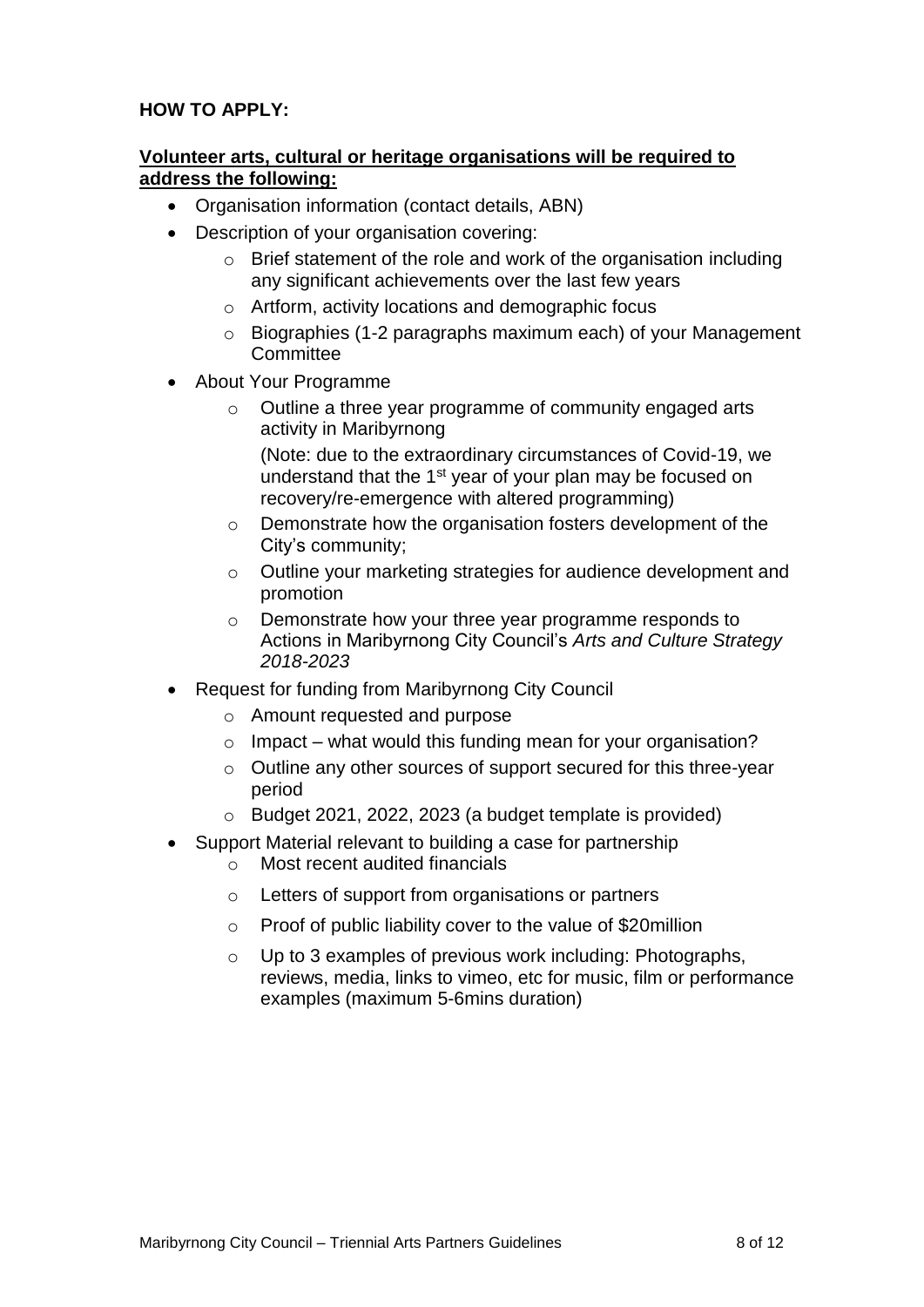## **How to apply**

Funding applications are submitted using the Smartygrants online application system. Interested applicants are strongly advised to attend the Arts Funding Information Session to find out more about the application process.

The link to the online application will be accessible from **Wednesday 1 July 2020** and will automatically close at **midday 12pm Monday 10 August 2020.**

For help accessing the online application or problems in uploading your documents, please contact the Coordinator Arts and Culture on 03 96880200 Monday to Friday 9am-5:30pm.

Unfortunately no hard copies or late applications will be accepted.

## <span id="page-8-0"></span>**Funding Agreement**

Successful applicants will be required to enter into a formal agreement with the Maribyrnong City Council before receiving support.

<span id="page-8-1"></span>The Funding Agreement will outline:

- Schedule of payments and deliverables
- Key Performance Indicators that will reflect the objectives of the program and measurements of impact
- Accountability and reporting schedule
- Review timeline

Each year of funding in the three year funding period will be reviewed.

#### **Grants as taxable income and GST (Goods & Services Tax)**

Any monies received by a grant recipient will be considered as taxable income unless the Australian Taxation Office has declared the organisation a tax-exempt body. For more information visit the [Australian Tax Office](https://www.ato.gov.au/) website.

#### <span id="page-8-2"></span>**Other legal requirements**

#### <span id="page-8-3"></span>**Legal and insurance standards**

<span id="page-8-4"></span>All applicants must ensure that they comply with all legal and insurance standards. Successful applicants will be asked to produce proof of public liability insurance (certificate of currency). For any legal queries please check this website: [www.artslaw.com.au.](file:///C:/Users/sstrano/AppData/Local/Microsoft/Windows/Temporary%20Internet%20Files/Content.Outlook/2NGMWJGY/www.artslaw.com.au)

#### **Government legislation**

Successful applicants must ensure they act with fairness and equity in all matters concerning staff recruitment and management, for both paid and volunteer staff. Funded applicants are required to comply with relevant Acts such as:

- Fair Work Act 2009
- Equal Opportunity Act 2010
- Charter of Human Rights and Responsibilities Act 2006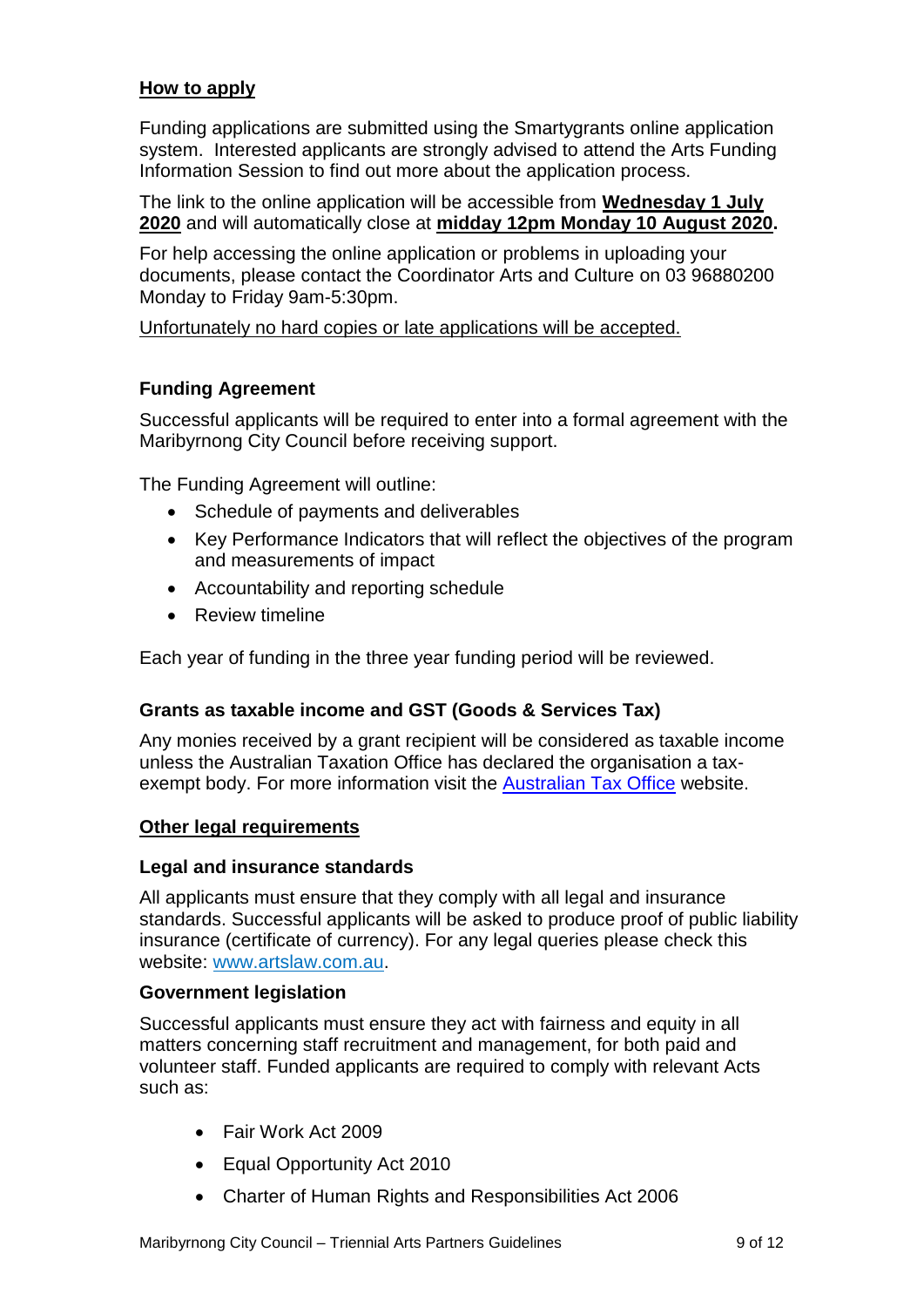- Victorian Privacy and Data Protection Act 2014
- Disability Discrimination Act 1992
- Occupational Health and Safety Acts, Regulations and Codes of **Practices**
- Worksafe Victoria
- Child Safe Standards Victoria

## **Paying Artist Fairly**

Arts and Culture Maribyrnong support the fair payment of professional artists. Please make sure that your fees and wages are in alignment with NAVA recommended rates or MEAA weekly award wages.

## <span id="page-9-0"></span>**Permits and Local Laws**

Events in Council open spaces such as parks or along the river will need permits or other permissions. Applicants proposing projects which include the installation of artworks or the building of temporary structures, or performances or events in public and open space, may need advice regarding the permit or permissions process prior to application submission. Please contact the Coordinator Arts and Culture on 03 9688 0200 to discuss your project idea prior to contacting other Council departments.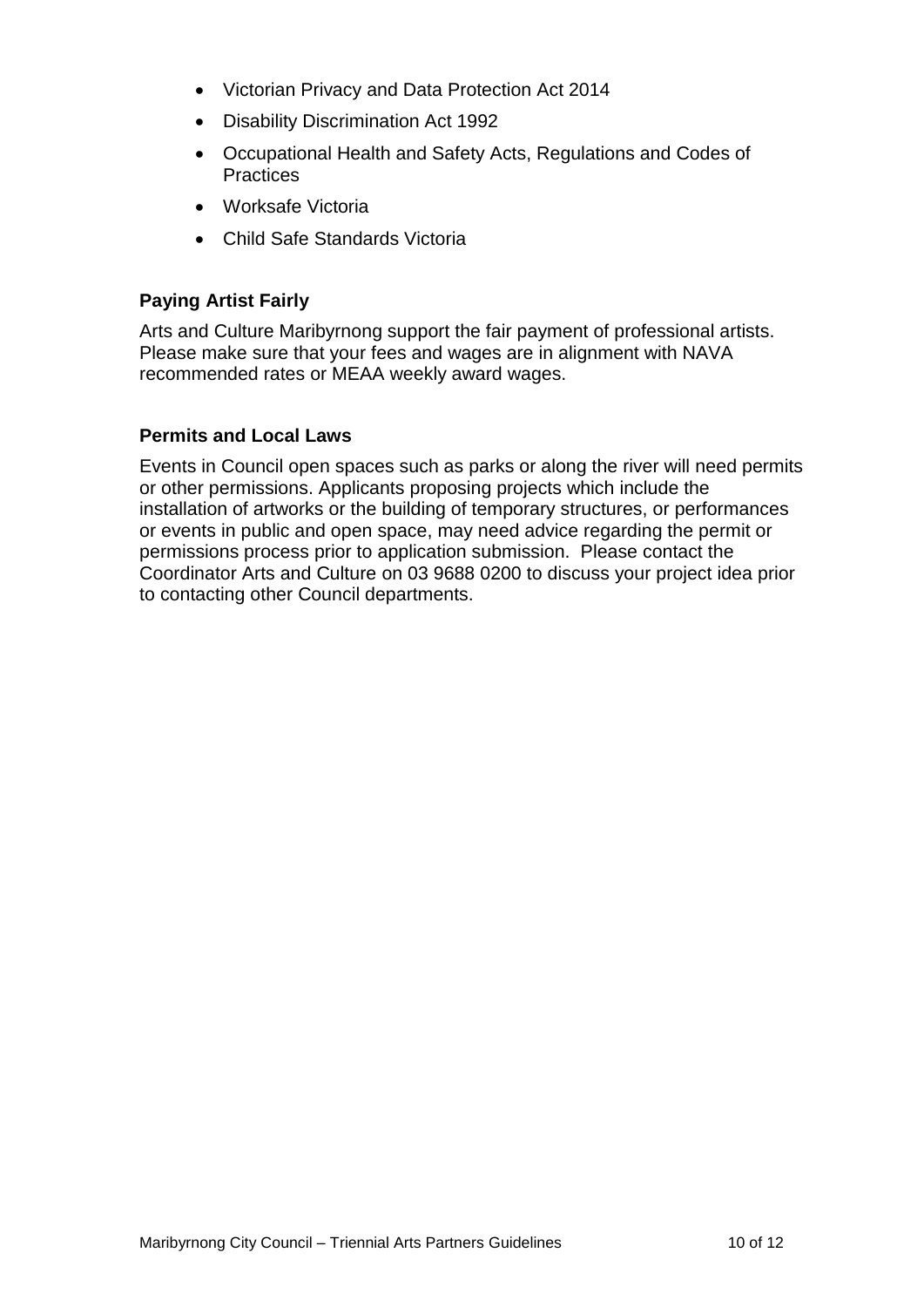# <span id="page-10-0"></span>**Handy tips for your Funding Application**

#### **Planning your project**

- Check that your timeline gives you plenty of time to contact and engage with potential project partners, other supporters or funders.
- Find out if there are other grants that you could potentially apply for to support your programme. Additional support will be looked on favourably.
- If your project is in public space, find out what Council permits may be required.
- Find out if there are organisations or businesses that might be interested in giving in-kind support to your project.

## **The guidelines and application form**

- Read the Guidelines and criteria thoroughly.
- Preview the application form thoroughly before you begin writing. There are hints in the application form to help you provide important information.

#### **Describing your project**

- Be clear and succinct, articulating what the outcomes will be.
- Tell the story of your organisation: who you are, what your Three Year Programme is about, what people will see and experience, why you want to do it, who will be involved, where and when it will be.
- Clearly describe how your organisation will meet the eligibility criteria.
- Ask someone else to read your application and give you feedback.
- If you intend to work with diverse groups in the community, explain how you will reach them.
- Have a plan for supporting artists or community members with a disability/language barrier who might be participating in your programmes.
- Find out about key community or other arts organisations that would make strong partners.
- Demonstrate that you understand any legal requirements that may be needed in working with volunteers or community participants.

#### **Using the online application form**

- Preview the online form. It contains hints about what you need to consider for each section of the application.
- Write an initial draft of your project description and Timeline in a WORD document and edit inside this to meet the word limits.
- Then cut and paste text from your draft word document to the appropriate question field in the electronic document.
- Prepare a budget in Excel first to make sure it balances and then add it to the online budget page. The budget page has automatic addition capacity.
- Save a pdf copy of electronic version of your completed application prior to final submission
- Most of questions in the online form are compulsory fields, noted with an asterisk. The application cannot be submitted unless all compulsory fields